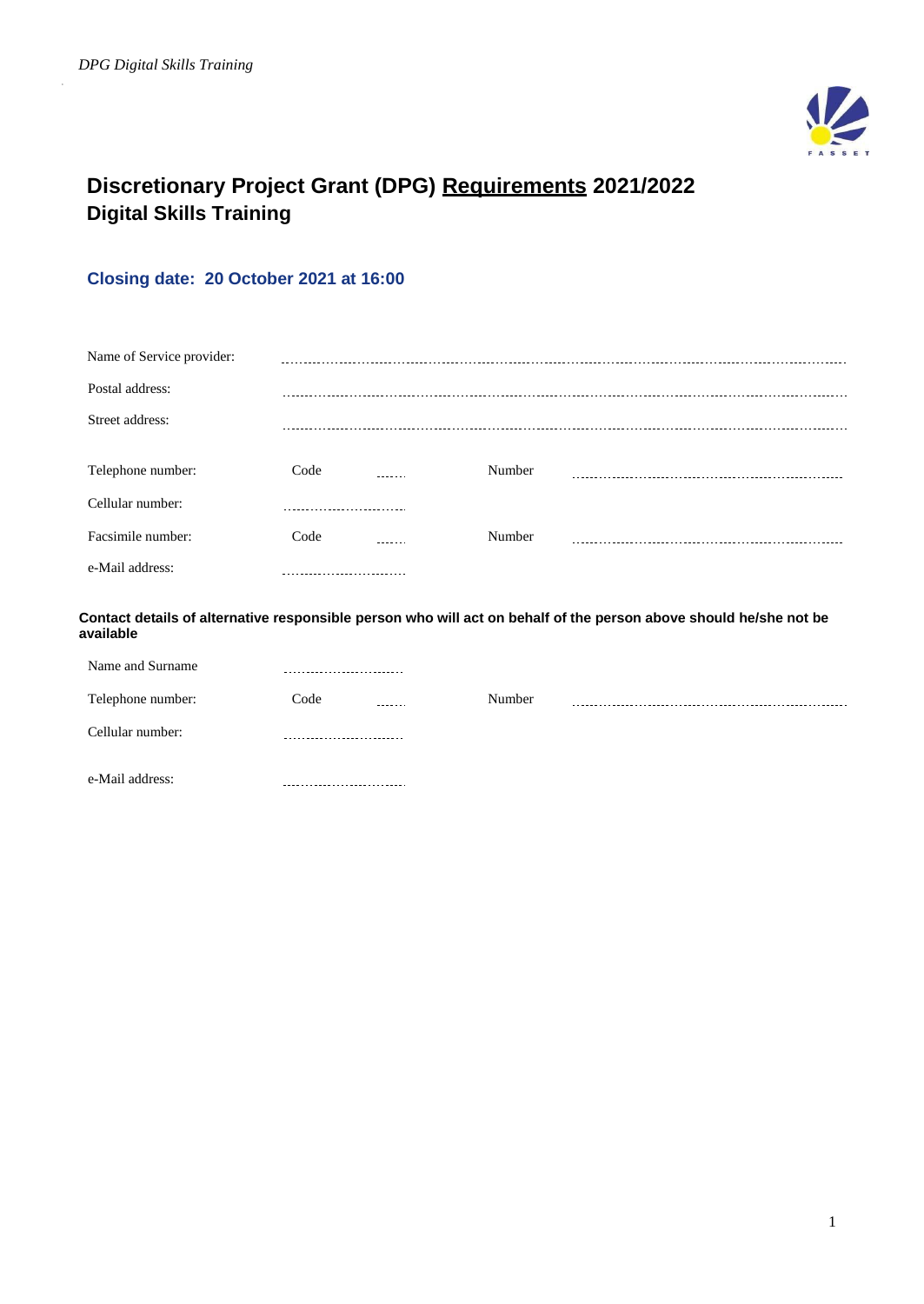# **1. COMPLIANCE REQUIREMENTS**

1.1.1 As a public entity, Fasset has both the obligation and the responsibility to ensure that it spends the public money, with which it is entrusted, in a manner that meets governments' requirements. Consequently, Grant Applicants are required to adhere to the compliance requirements as listed in this section.

#### **FRAUD AND CORRUPTION**

1.2.1 All grant applicants are to take note of the implications of contravening the Prevention and Combating of Corrupt Activities Act, 2004 (No 12 of 2004) and any other applicable act.

#### **B-BBEE CERTIFICATE AND TAX CLEARANCE CERTIFICATE**

- 1.3.1 All grant applicants are to provide a B-BBEE status level certificate and the SARS compliance report containing a pin on request once Fasset has evaluated your proposal and if it meets the technical requirements.
- 1.3.2 Grant applicants will be assessed based on the compliant requirements with the BBBEE and tax compliance. Fasset reserves its right to award or not to award to applicants with BBBEE level status above level 4.

## **INDEPENDENT GRANT SUBMISSION**

 1.3.3 Grant applicants must complete and sign the Certificate of Independent Grant Submission, which can be found in Annexure A. The signed certificate must be included in the grant submission and the purpose of the certificate is to prevent potential collusion amongst applicants.

## **SUBMISSION OF APPLICATIONS**

- 1.3.4 All applications must be submitted to the following e-mail address**:** [dg@fasset.org.za](mailto:dg@fasset.org.za). It must be noted that FASSET will not accept any physical submissions.
	- 1.3.5 The submission due date is **Wednesday, 20 October 2021 at 16:00**
	- 1.3.6 **Grant applications received by FASSET after the closing date shall not be considered.**

#### **2. GRANT CRITERIA (Terms of Reference)**

The grant criteria should *please* be read *carefully* and adhere to, to minimize grant queries (whereapplicable). The following criteria are applicable to this grant:

**Description:** Service providers to provide accredited digital skills training to the identified beneficiaries placed under FASSET funded internships

## **2.1 OVERALL OBJECTIVES AND SCOPE**

- 2.1.1 FASSET requires service providers to deliver accredited digital skills.
- 2.1.2 The digital skills training to consider **but not be limited** to:
- 2.1.2.1 Microsoft Office
- 2.1.2.2 Microsoft Digital Literacy
- 2.1.2.3 Microsoft Digital Literacy for Windows
- 2.1.2.4 Microsoft Planner
- 2.1.2.5 Microsoft data analytics
- 2.1.2.6 Microsoft Power BI
	- 2.1.2.6.1 Analysing Data with Power BI
	- 2.1.2.6.2 Get started with Microsoft Data analytics
- 2.1.2.6.3 Prepare Data in Power BI
- 2.1.2.6.4 Clean, Transform and load Data in Power BI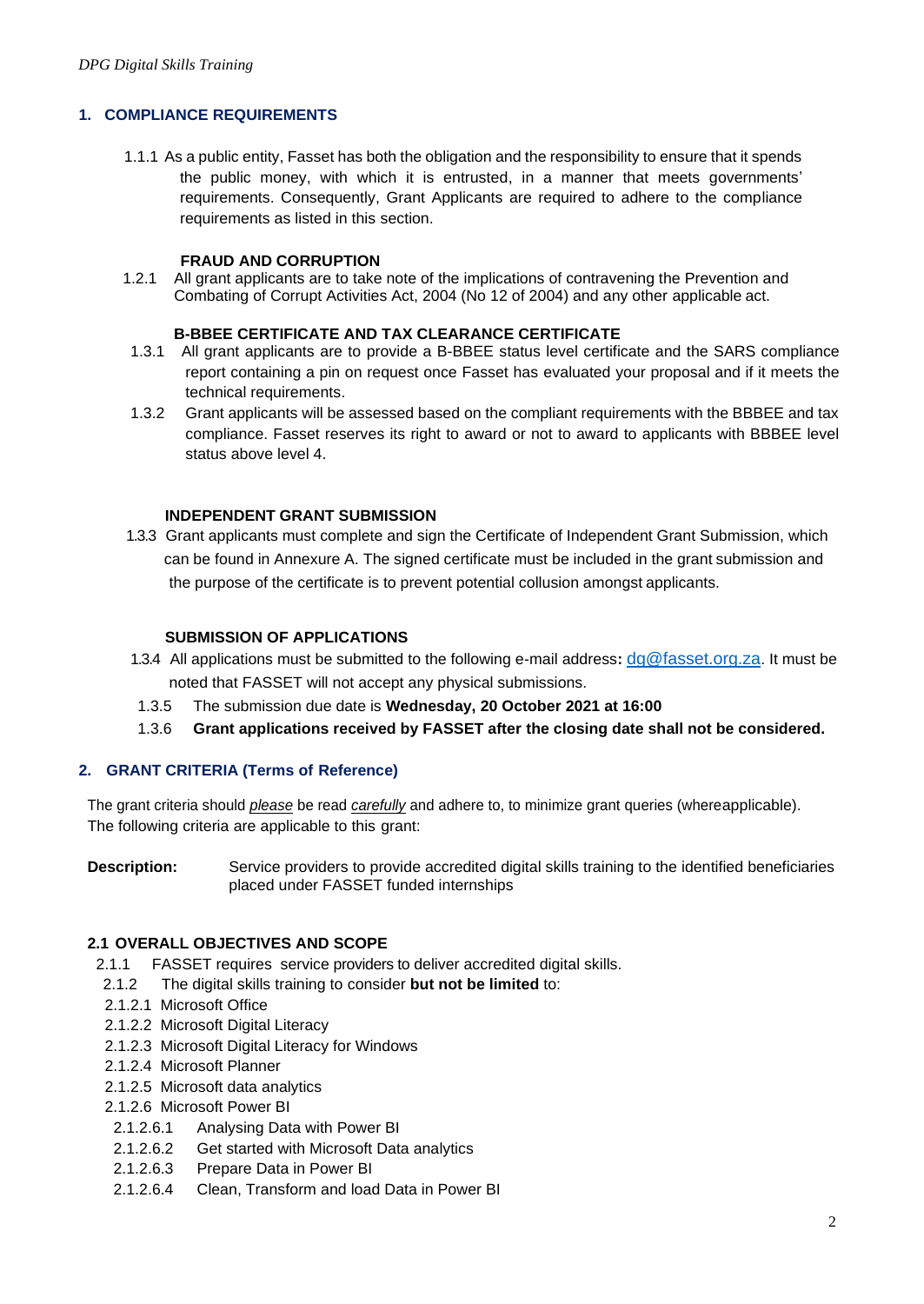- 2.1.2.6.5 Design a Data Model in Power BI
- 2.1.2.6.6 Create Model Calculations using DAX in Power BI
- 2.1.2.6.7 Optimize Model Performance
- 2.1.2.6.8 Create Reports
- 2.1.2.6.9 Create Dashboard
- 2.1.2.6.10 Create Paginated Reports in Power BI
- 2.1.2.6.11 Perform Advanced Analytics
- 2.1.2.6.12 Create and Manage Workspaces
- 2.1.2.6.13 Manage Datasets Power BI
- 2.1.2.6.14 Row-level security
- 2.1.3 The different beneficiaries will be offered course/s suitable to their needs and level of competence.
- 2.1.4 The programme must achieve a **70% throughput rate**. Failure to meet this objective will result in a penalty on the project management fee.
- 2.1.5 Budget proposed will be verified dependant on the type of the programmes being proposed.
- 2.1.6 The programme must be completed by 30 November 2022.

# **Project Reporting Requirements**

- 2.1.7 Grant applicants will be required to present information on a monthly and quarterly basis. The following information will be required for validation but is not limited to:
- 2.1.7.1 Certified Copies of learner IDs;
- 2.1.7.2 Certified copies of learners highest qualification
- 2.1.7.3 Confirmation of programme completion;
- 2.1.7.4 Full learner contact details.
- 2.1.8 The pricing schedule of costs must include costs for any technical (academic) support and must breakdown each cost item and clearly indicate fixed costs vs. variable costs. Fasset reserves the right to query a pricing schedule as part of the evaluation process.
- 2.1.9 The Skills development priorities specifically targeting transformation groups including Blacks, women, and people with disabilities. To ensure alignment with national imperatives and key stakeholders, Fasset will adopt DHET's criteria regarding the beneficiaries of its programmes to benefit being: **85% Blacks, 54% women and 4% disabled**.

# **3. EVALUATION PROCESS**

# **DETERMINATION OF SCORE FOR FUNCTIONALITY AND GRANT ADJUDICATION**

- 3.1.1 Should a grant applicant achieve a functionality score that is 50% or less, the grant application will be rejected.
- 3.1.2 Should a grant applicant receive a functionality score between 51% and 69%, Fasset might engagewith the applicant on the grant application.
- 3.1.3 All grant applications that receive a functionality score of more than 70% will be recommended for adiudication.

# 3.1.4 **Grant applicants should indicate if this is the first time proposing such a project.**

| <b>Functionality Scoring</b><br><b>Determinants</b>                                                 |                         |               |     |  |
|-----------------------------------------------------------------------------------------------------|-------------------------|---------------|-----|--|
| <b>Total Points</b>                                                                                 |                         |               | 100 |  |
| <b>Experience of the grant applicant</b>                                                            |                         |               | 30  |  |
| 1.1 Experience of 3 years with managing and proving digital skills<br>training, or similar project. |                         |               |     |  |
|                                                                                                     | <b>Scoring Criteria</b> | <b>Points</b> |     |  |
| Grant applicant has demonstrated an experience of 3 years<br>5                                      |                         |               |     |  |
|                                                                                                     | and more.               |               |     |  |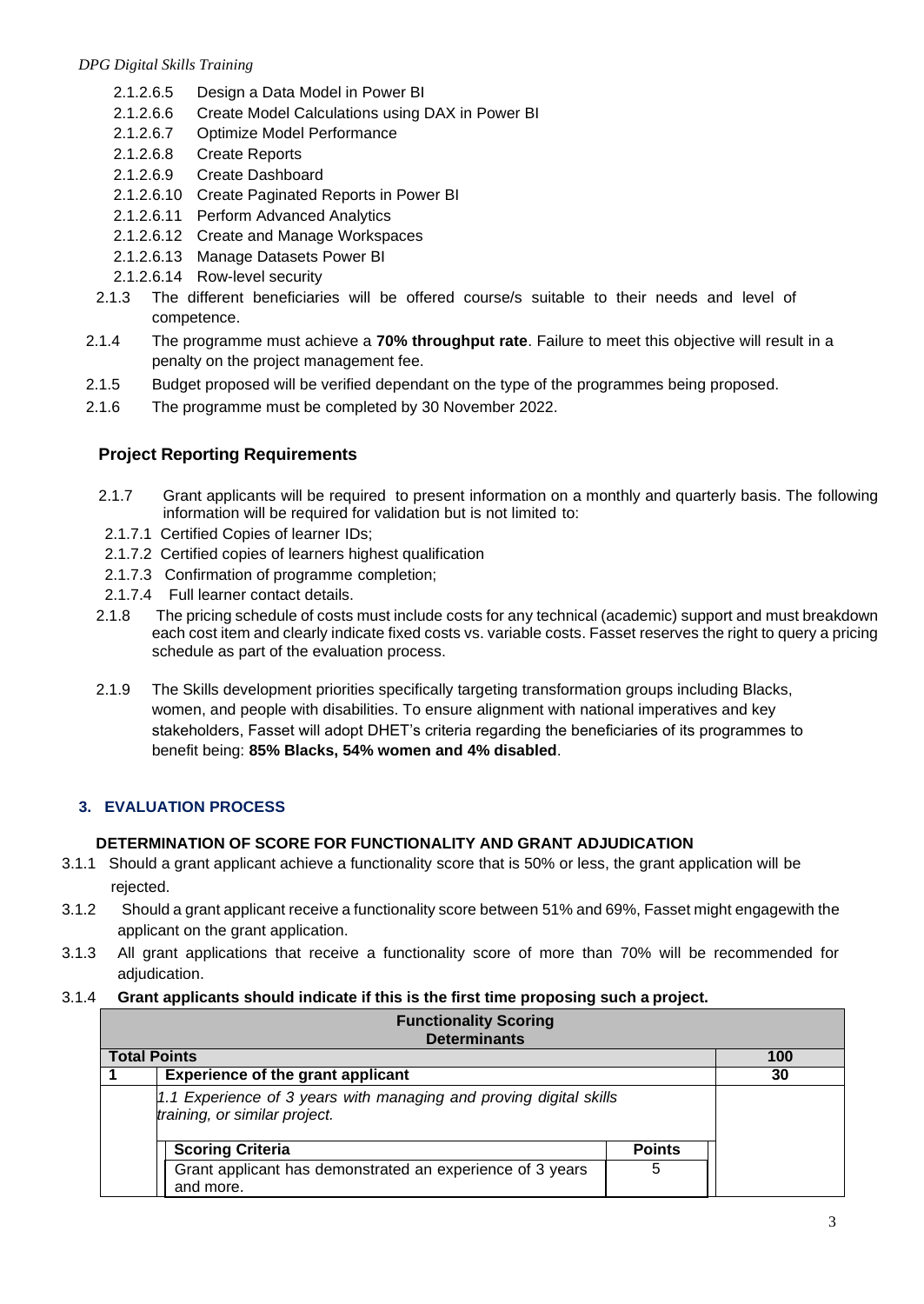|              | 1 years.                                                                                                        |                                                                                             | Grant applicant has demonstrated an experience of between 3-                                                                                             | 3 |    |
|--------------|-----------------------------------------------------------------------------------------------------------------|---------------------------------------------------------------------------------------------|----------------------------------------------------------------------------------------------------------------------------------------------------------|---|----|
|              | 1 year.                                                                                                         |                                                                                             | Grant applicant has demonstrated an experience of less than                                                                                              | 1 |    |
|              |                                                                                                                 |                                                                                             | Grant applicant has no experience.                                                                                                                       | 0 |    |
| $\mathbf{2}$ | <b>Technical Approach / Methodology</b>                                                                         |                                                                                             |                                                                                                                                                          |   | 40 |
|              | the following, but not limited to:                                                                              |                                                                                             | 2.1. Present the methodology and comprehensive project plan detailing how<br>theproject will be implemented and rolled out. The plan should also address |   |    |
|              |                                                                                                                 | 2.1.1                                                                                       | Provide details as to how the project will be<br>implemented until the close out report stage;                                                           |   |    |
|              | Provide comprehensive details on how the project will<br>2.1.2<br>be organised and fully implemented;           |                                                                                             |                                                                                                                                                          |   |    |
|              |                                                                                                                 | 2.1.3<br>Indicate how the geographical spread of the Fasset<br>DG projects will be covered. |                                                                                                                                                          |   |    |
|              |                                                                                                                 | 2.1.4<br>Identify project risks and full mitigation.                                        |                                                                                                                                                          |   |    |
|              | <b>Learners from Rural Areas</b>                                                                                |                                                                                             |                                                                                                                                                          |   |    |
|              | 2.2.1                                                                                                           |                                                                                             | Indicate how the proposed strategy and plan includes<br>consideration of the inclusion of learners from rural areas.                                     |   |    |
|              | NB: Applicants providing workable solutions for access by rural learners<br>will receive an additional 1 point. |                                                                                             |                                                                                                                                                          |   |    |
|              |                                                                                                                 |                                                                                             |                                                                                                                                                          |   |    |
|              |                                                                                                                 |                                                                                             |                                                                                                                                                          |   |    |
|              |                                                                                                                 |                                                                                             |                                                                                                                                                          |   |    |

| <b>Scoring Criteria</b>                                                                                            | <b>Points</b> |  |
|--------------------------------------------------------------------------------------------------------------------|---------------|--|
| Grant applicant had addressed all requirements specified in<br>this section in full details.                       | 5             |  |
| Grant applicant had addressed between two and three the<br>requirements specified in this section in full details. | 3             |  |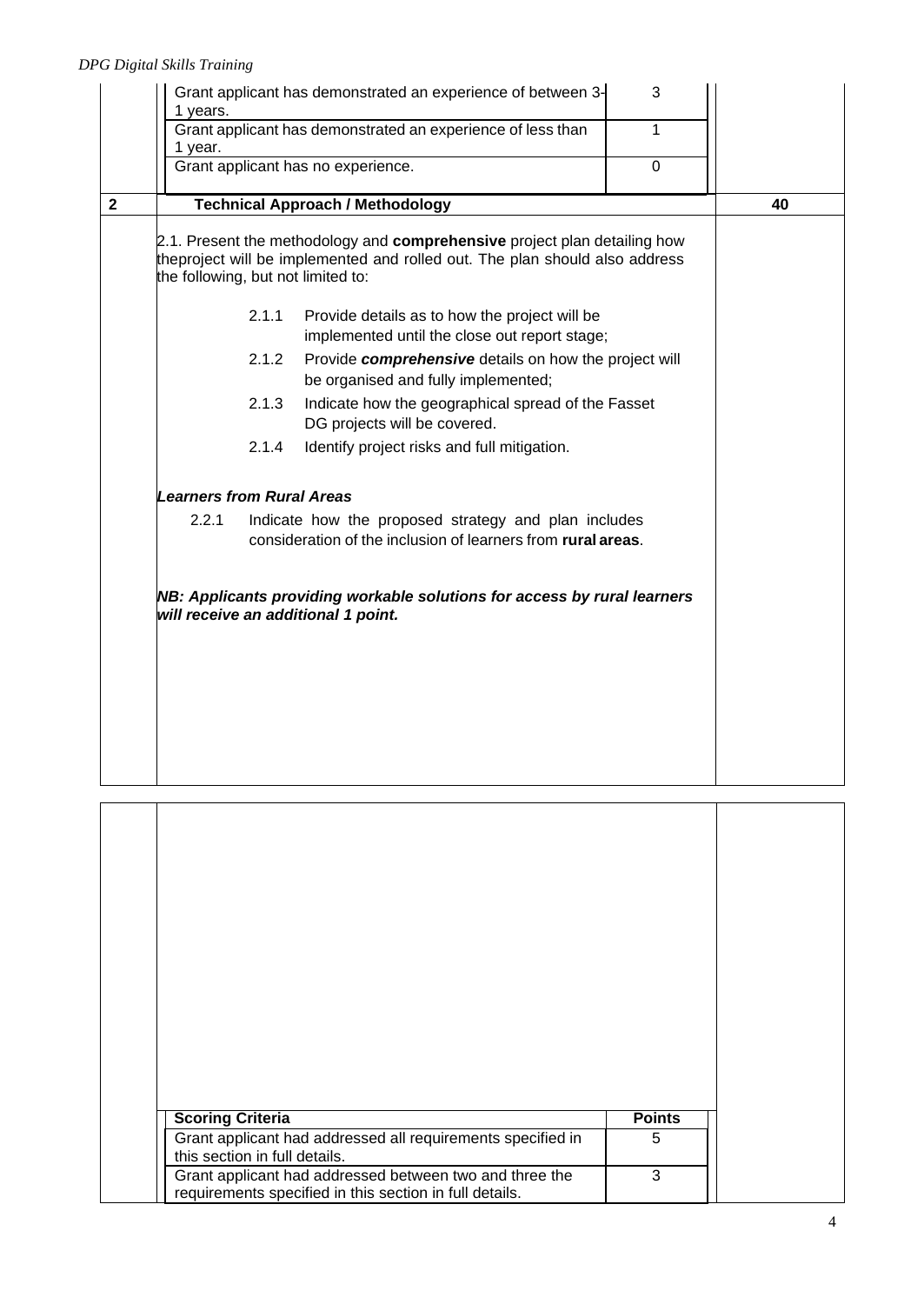| Grant applicant had addressed only one of the requirements<br>specified in this section in full details. |    |
|----------------------------------------------------------------------------------------------------------|----|
| Grant applicant has not addressed the requirements specified<br>in this section.                         |    |
| <b>Experience of the Project Team</b>                                                                    | 30 |
| Capacity to implement a programme of this size: Grant applicant must:                                    |    |
| 3.1.1. Have appropriately qualified and relevant experienced resources.                                  |    |
| 3.1.2. The team proposed has relevant expertise and experience.                                          |    |
| 3.1.3. Have sufficient resources                                                                         |    |
| 3.1.4 The majority of the team members must be Black Africans.                                           |    |

| <b>Scoring Criteria</b>                                                                                                                             | <b>Points</b> |
|-----------------------------------------------------------------------------------------------------------------------------------------------------|---------------|
| All CVs of the team proposed have appropriately qualified<br>and relevant experience and the majority of the team is<br><b>Black Africans.</b>      | 5             |
| Some CVs of the team proposed have appropriately<br>qualified and relevant experience, and the majority of the<br>team is Black Africans.           | 3             |
| All CVs of the team proposed have appropriately qualified<br>and relevant experience, but the majority of the team is not<br><b>Black Africans.</b> |               |
| No CVs included and the majority of the team is not Black<br>Africans.                                                                              | 0             |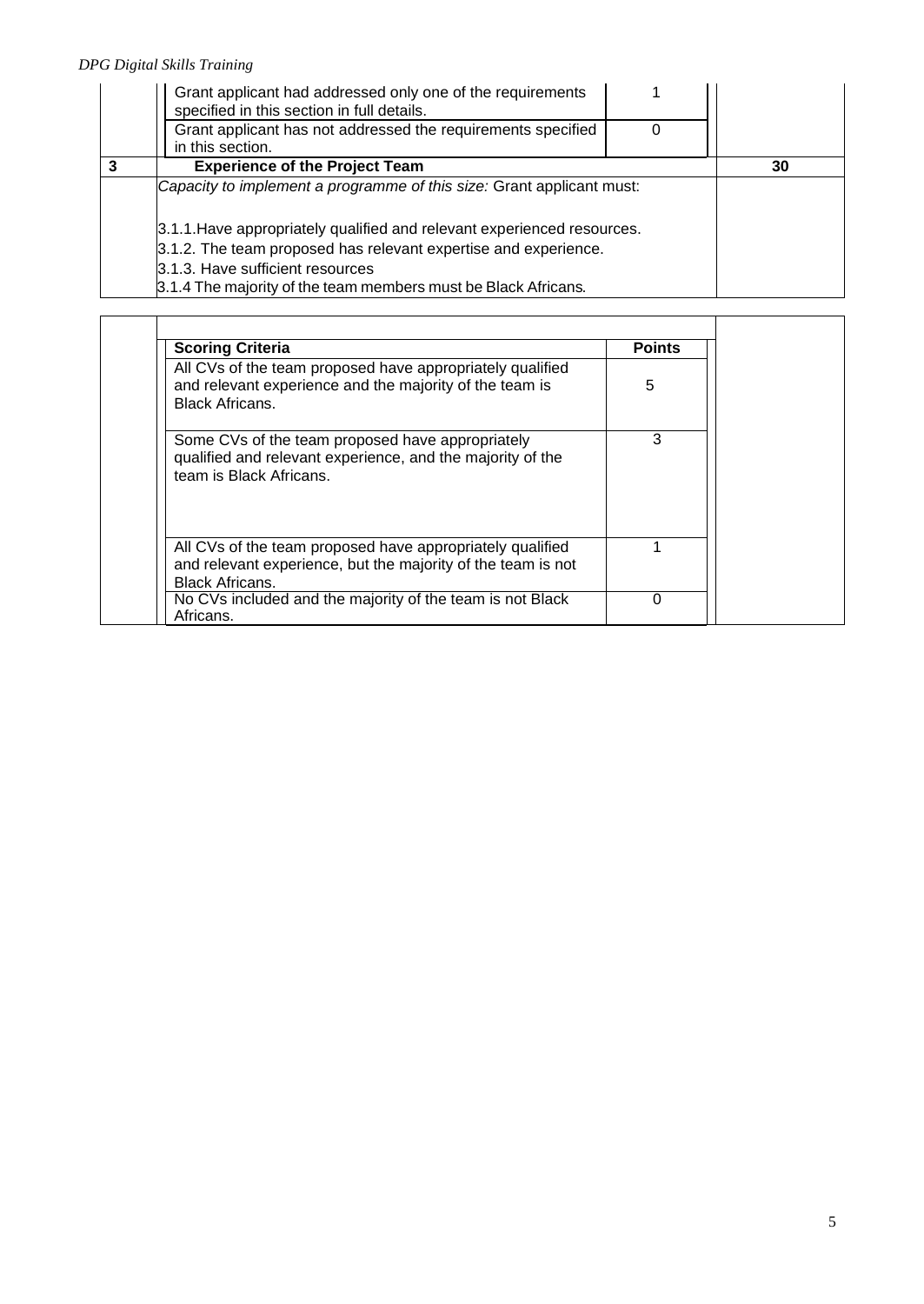*DPG Digital Skills Training* 

## **Annexure A: Certificate of Independent Grant Submission**

|                                                                     | the undersigned, in submitting the |
|---------------------------------------------------------------------|------------------------------------|
| Discretionary Project Grant Application                             |                                    |
| for                                                                 | _, do hereby make the following    |
| statements that I certify to be true and complete in every respect. |                                    |
| I, certify that on behalf of:                                       |                                    |
| Name of Grant Applicant:                                            |                                    |

- 1. I have read and understood the contents of this Certificate of Independent Grant Submission (Certificate).
- 2. I understand that the accompanying Discretionary Project Grant Application (Grant Application) will be rejected if this certificate is found not to be true and complete in every respect.
- 3. I am authorized by the Grant Applicant to sign this Certificate and to submit the accompanying Grant Application on behalf of the Grant Applicant.
- 4. Each person whose signature appears on the accompanying Grant Application has been authorised by the Grant Applicant to determine the terms of and to sign the Grant Application on behalf of the Grant Applicant.
- 5. For the purposes of this Certificate and the accompanying Grant Application, I understand the word "competitor" shall include an individual or organisation, other than the Grant Applicant, whether or not affiliated with the Grant Applicant, who:
	- 5.1.1. Has been requested to submit a Grant Application;
	- 5.1.2. Could potentially submit a Grant Application based on their qualifications, abilities or experience;
		- and
	- 5.1.3. Provides the same services as the Grant Applicant and/or is in the same line of business as The Grant Applicant.
- 6. The Grant Applicant has arrived at the accompanying Grant Application submission independently from and without consultation, communication, agreement, or arrangement with any competitor. However, communication between partners in a joint venture or consortium<sup>1</sup> will not be construed as collusive.
- 7. In particular, without limiting the generality of paragraph 6 above, there has been no consultation, communication agreement or arrangement with any competitor regarding:
	- 7.1. Prices;
	- 7.2. Geographical area where the service will be rendered (market allocation);
	- 7.3. Methods, factors or formulas used to calculate prices;
	- 7.4. The intention or decision to submit, or not submit, a Grant Application;
	- 7.5. The submission of a Grant Application does not meet the specification and condition of the Grant Application Requirements; or
	- 7.6. Submitting a Grant Application with the intention not to have the grant approved.
- 8. Joint Venture or Consortium means an association of persons for the purpose of combining their expertise,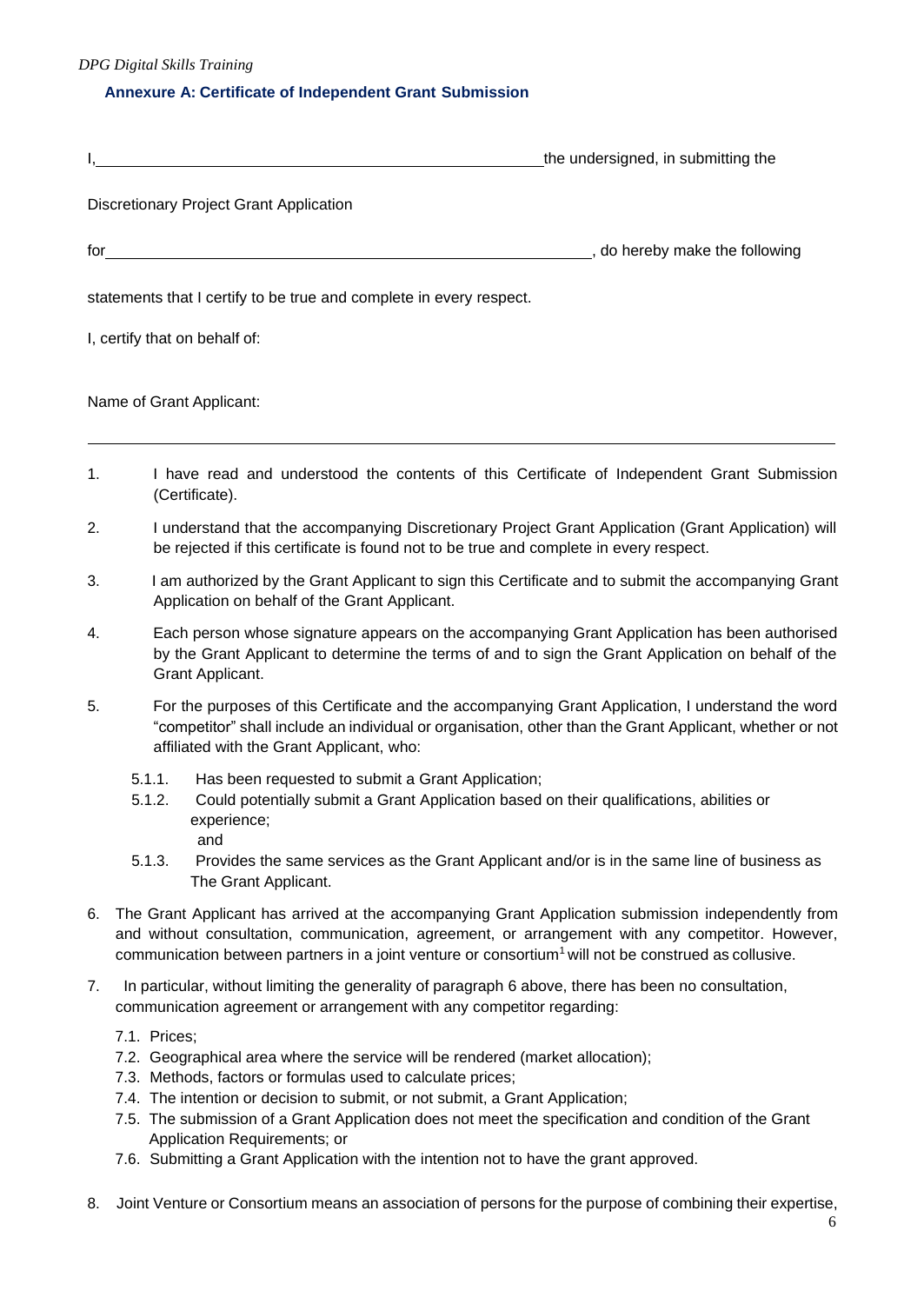## *DPG Digital Skills Training*

property, capital, efforts, skill and knowledge in an activity for the execution of a contract.

- 9. In addition, there have been no consultations, communications, agreements or arrangement with any competitor regarding the quality, quantity, specification and conditions or delivery particulars of the services to which this Grant Application relates.
- 10. The terms of the accompanying Grant Application have not been and will not be disclosed by the Grant Applicant, directly or indirectly, to any competitor, prior to the date and time of the Grant Application opening or of the contract being awarded.
- 11. I am aware that, in addition and without prejudice to any other remedy provided to combat any restrictive practices related to Discretionary Project Grants and their related contracts, that are suspicious will be reported to the Competition Commission for investigation and possible imposition of administrative penalties in terms of section 59 of the Competition Act, No 89 of 1998 and/or may be reported to the National Prosecuting Authority (NPA) for criminal investigation and/or may be restricted from conducting business with the public sector for a period not exceeding ten (10) years in terms of the Prevention and Combating of Corrupt Activities

Act, No 12 of 2004 or any other applicable legislation.

Signature of Grant Applicant **Date** 

Position **Name of Grant Applicant** 

Name of Signatory

**Annexure B: Declaration of Interest**

# **DECLARATION OF INTEREST**

- 1. Any legal person, including persons employed by the State<sup>1</sup>, or persons having a kinship with persons employed by the State, including a blood relationship, may make an offer or offers in terms of this grant (includes an advertised competitive grant application, competitive bid, limited bid or proposal or a written price quotation).
- 2. In view of possible allegations of favouritism, should the resulting grant application, or part thereof, be awarded to persons employed by the State, or to persons connected with or related to them, it is required that the grant applicant or his/her authorised representative declare his/her position in relation to the evaluating/ adjudicating authority where:
	- 2.1. The grant applicant is employed by the State; and/or
	- 2.2. The grant applicant is a Board member of Fasset and/or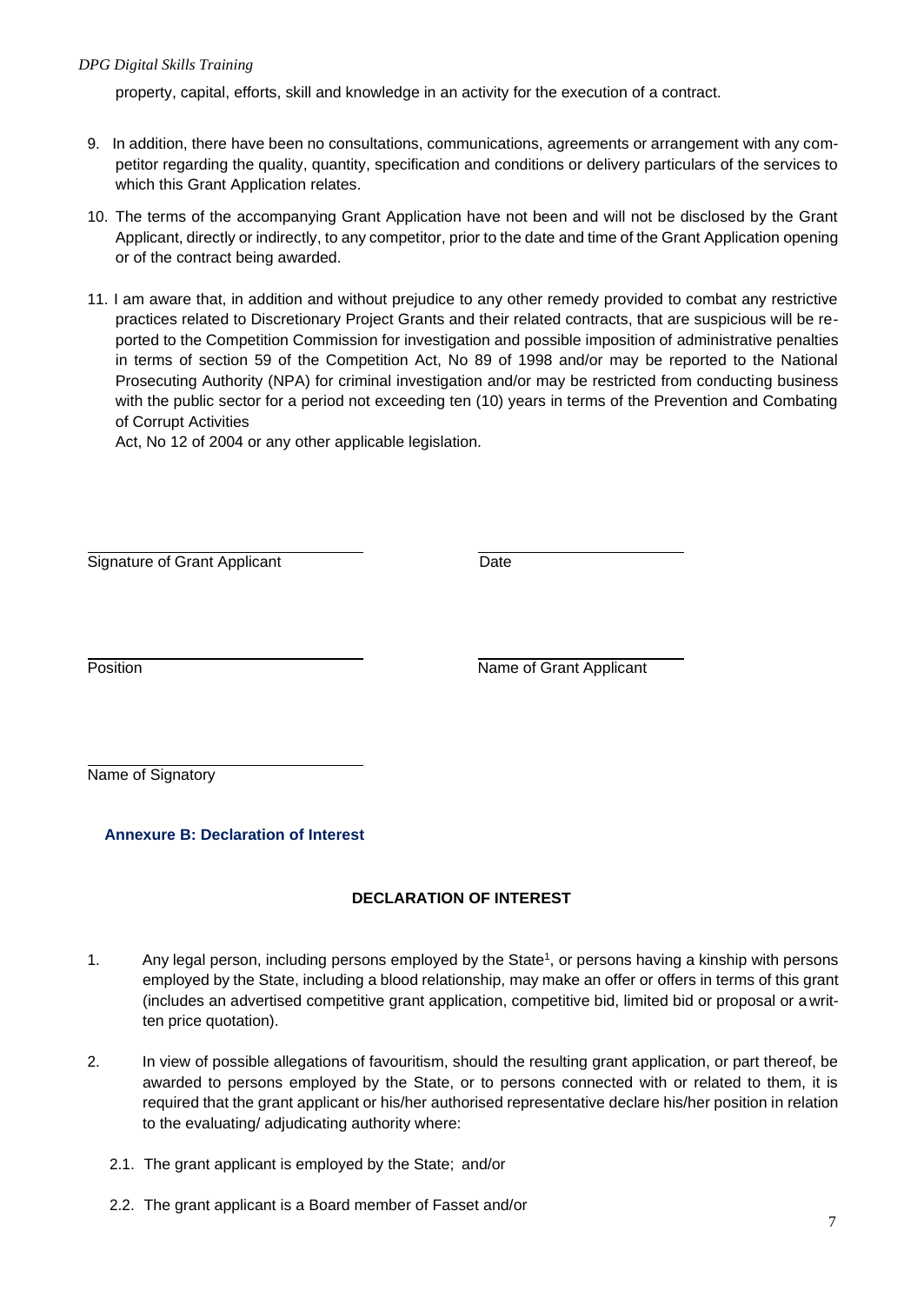- 2.3. The legal person on whose behalf the grant application is signed, has a relationship with persons/a person who are/is involved in the evaluation and or adjudication of the bid(s), or where it is known that such a relationship exists between the person or persons for or on whose behalf the declarant acts and persons who are involved with the evaluation and or adjudication of the bid.
- 3. In order to give effect to the above, the following questionnaire must be completed and submitted with the bid.
	- 3.1.1 Full Name of grant applicant or his or her representative:
- 3.1.2 Identity Number:
- 3.1.3 Position occupied in the Company (director, trustee, shareholder<sup>2</sup>, member, etc):
- 3.1.4 Registration number of company, enterprise, close corporation, partnership agreement or trust:

3.1.5 Tax Reference Number:

1 "State" means

- (a) Any national or provincial department, national or provincial public entity or constitutional institution within the meaning of the Public Finance Management Act, 1999 (Act No 1 of 1999);
- (b) Any municipality or municipal entity;
- (c) Provincial legislature;
- (d) National Assembly or the National Council of Provinces;

Parliament

<sup>2</sup> Shareholder" means a person who owns shares in the company and is actively involved in the management of the enterprise or business and exercises control over the enterprise.

3.1.6 VAT Registration Number:

3.1.7 The names of all directors/ trustees/ shareholders/ members, their individual identity numbers, tax reference numbers and, if applicable, employee/ PERSAL numbers must be indicated below:

3.2 Are you or any person connected with this grant application presently employed by the state?

| Yes |  |
|-----|--|
| No  |  |

3.2.1 If "Yes" was indicated, please furnish the following particulars: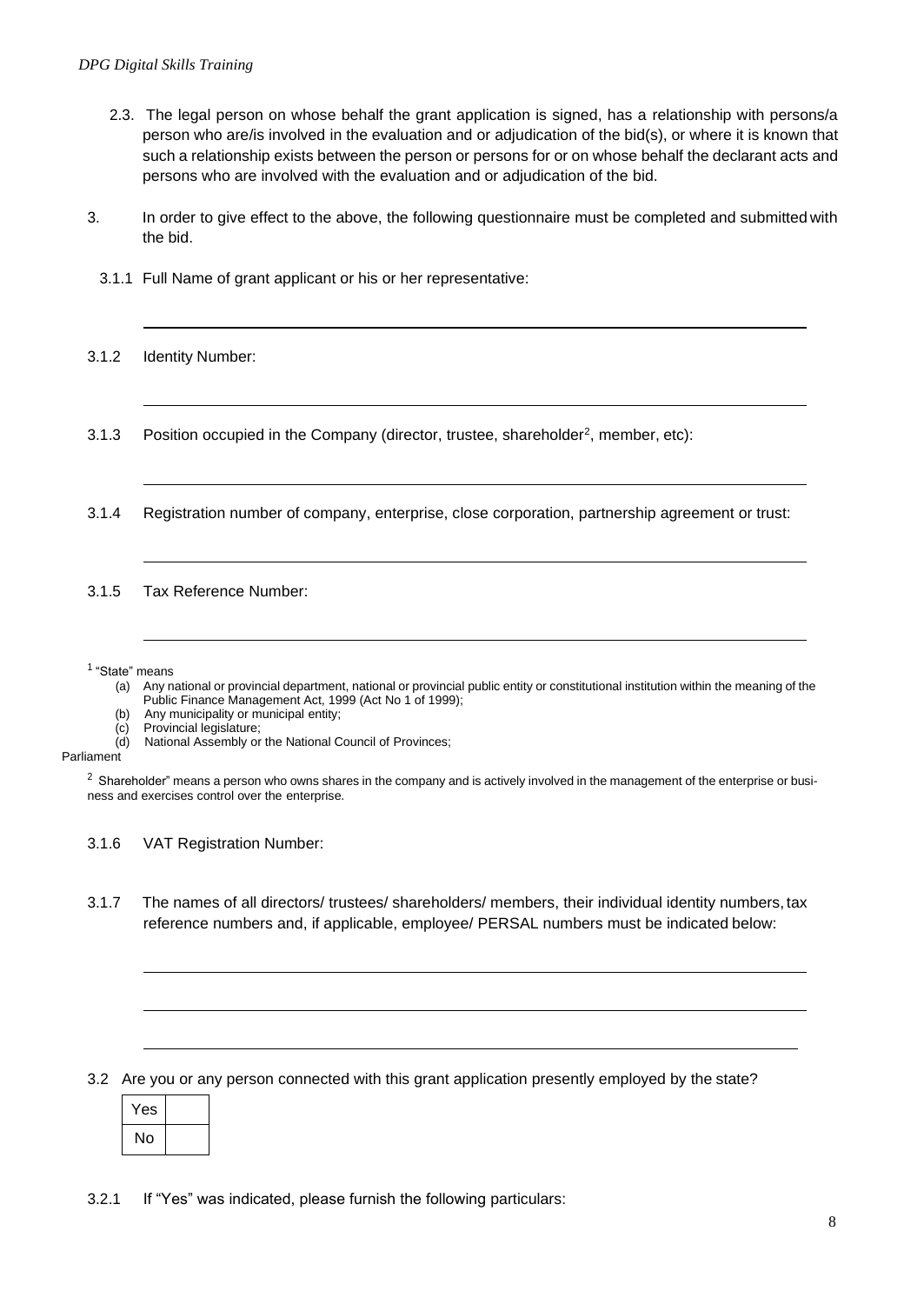3.2.1.1 Name of person/ director/ trustee/ shareholder/ member:

3.2.1.2 Name of State institution at which you or the person connected to the grant application is employed:

3.2.1.3 Position occupied in the State institution:

3.2.1.4 Any other particulars?

3.3 If you are presently employed by the state, did you obtain the appropriate authorisation to undertake remunerative work outside employment in the public sector?

| Yes |  |
|-----|--|
| No  |  |

3.3.1 If "Yes" was indicated, was proof of such authorization attached to the grant application

| Yes |  |
|-----|--|
| No  |  |

(Note: Failure to submit proof of such authorization, where applicable, may result in the disqualification of the grant application).

- 3.3.2 If "No" was indicated, please furnish reasons for non-submission of authorization.
- 3.4 Did you or your spouse, or any of the company's directors/trustees/ shareholders/ members or their spouses conduct business with the State in the previous twelve (12) months?

| Yes |  |
|-----|--|
| No  |  |

- 3.4.1 If "Yes" was indicated, please furnish the following particulars:
- 3.4.1.1 Name of person/ director/ trustee/ shareholder/ member:

<sup>3.4.1.2</sup> Name of State institution at which you or the person connected to the grant application conducted business: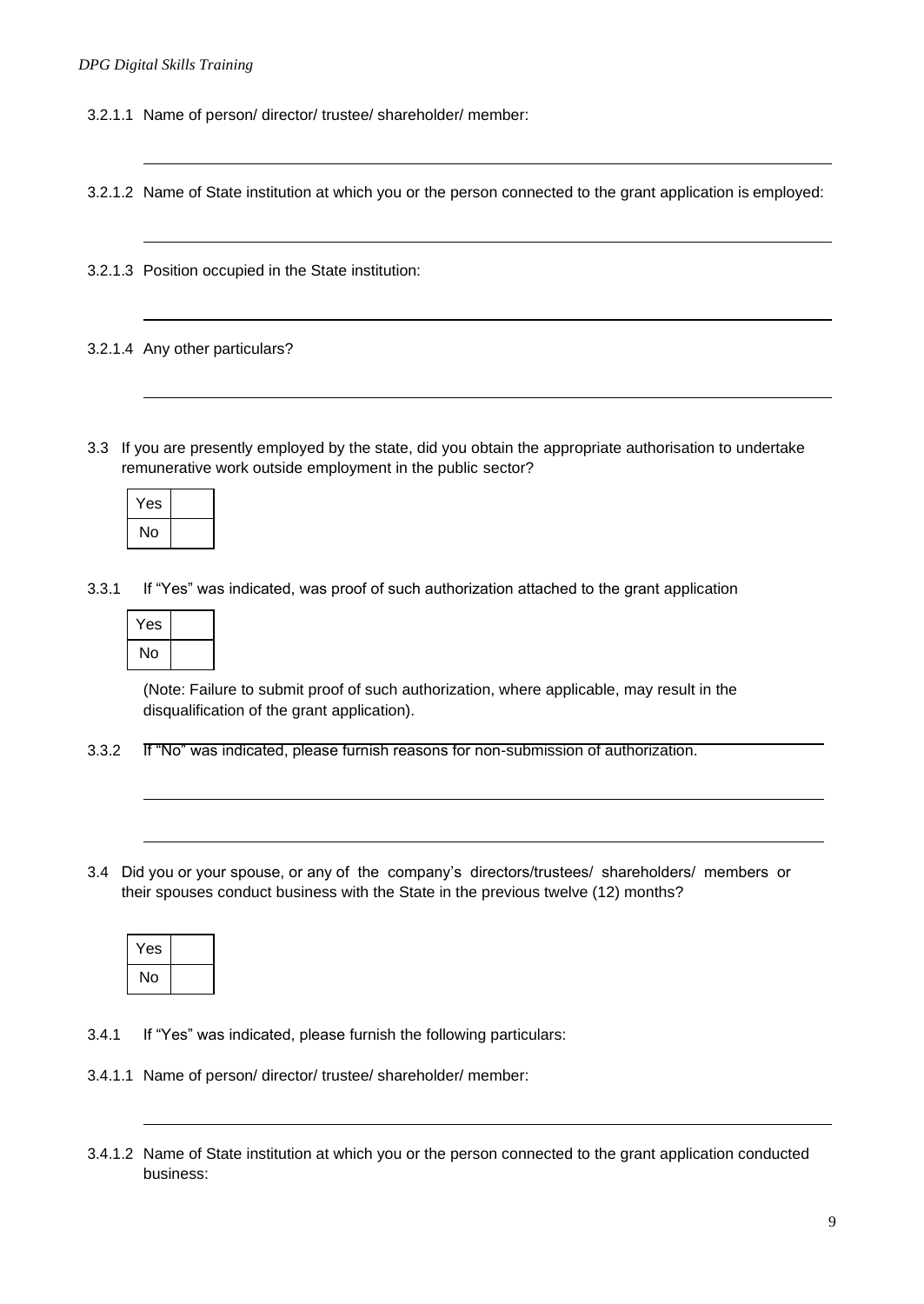### 3.4.1.3 Any other particulars?

3.5 Do you, or any person connected with the grant application, have any relationship (family, friend, other) with a person employed by the State (Pty) Ltd and who may be involved with the evaluation and or adjudication of this grant application?

| Yes |  |
|-----|--|
| No  |  |

- 3.5.1 If "Yes" was indicated, please furnish the following particulars:
- 3.5.1.1 Name of person/ director/ trustee/ shareholder/ member:

#### 3.5.1.2 Any other particulars?

3.6 Are you, or any person connected with the grant application, aware of any relationship (family, friend, other) between any other grant application and any person employed by the State who may be involved with the evaluation and or adjudication of this grant application?



- 3.6.1 If "Yes" was indicated, please furnish the following particulars:
- 3.6.1.1 Name of person/ director/ trustee/ shareholder/ member:

#### 3.6.1.2 Any other particulars?

3.7 Do you or any of the directors/trustees/shareholders/members of the company have any interest in any other related companies whether or not they are bidding for this contract?

| Yes |  |
|-----|--|
| No  |  |

- 3.7.1 If "Yes" was indicated, please furnish the following particulars:
- 3.7.1.1 Name of person/ director/ trustee/ shareholder/ member: